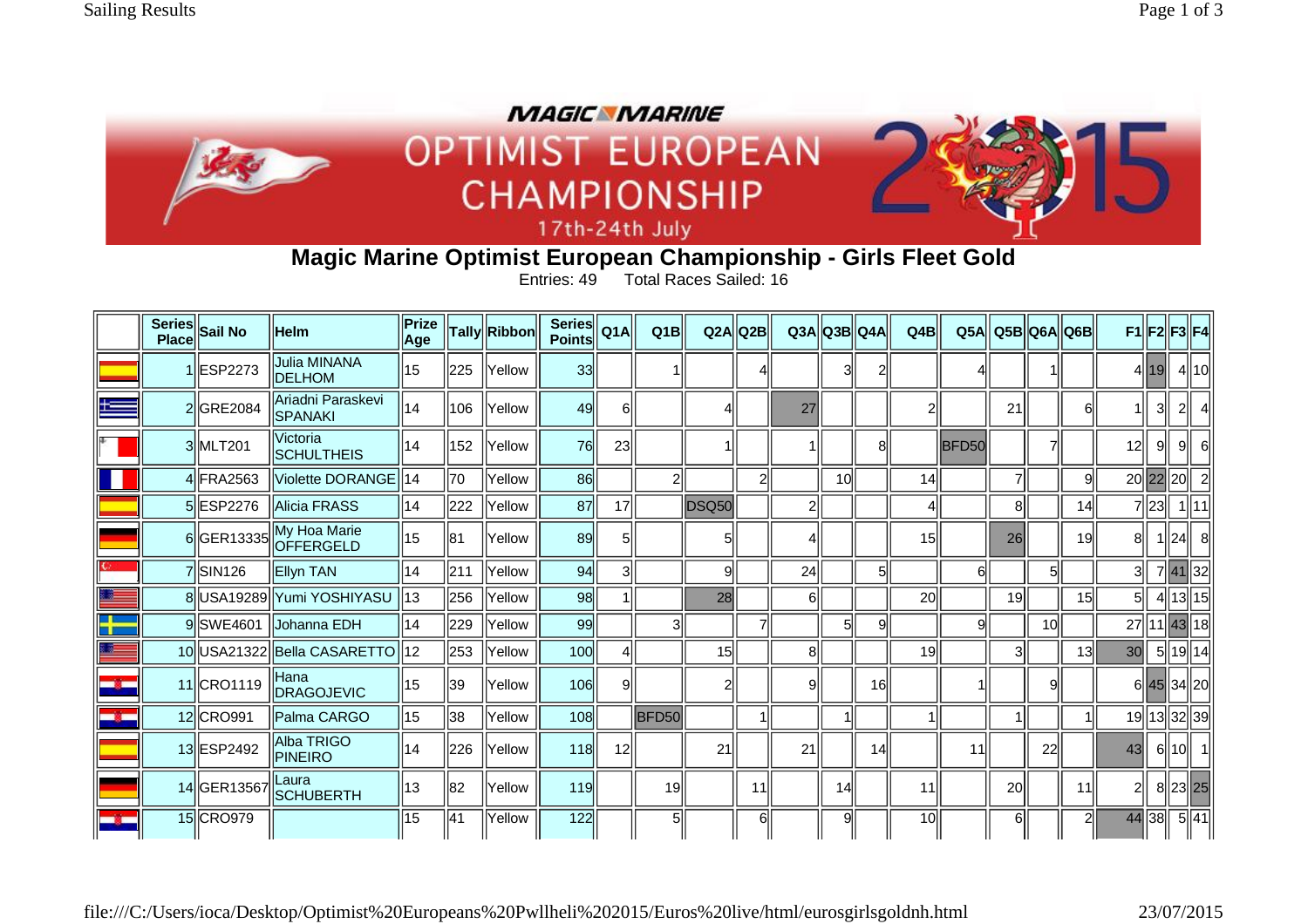|                  |             | Karmen<br><b>PERKOVIC</b>           |                 |                |               |     |                 |                   |                 |                 |                |                 |                 |                |                |                 |                 |                 |                 |       |    |                |
|------------------|-------------|-------------------------------------|-----------------|----------------|---------------|-----|-----------------|-------------------|-----------------|-----------------|----------------|-----------------|-----------------|----------------|----------------|-----------------|-----------------|-----------------|-----------------|-------|----|----------------|
|                  | 16 FRA2565  | Anna LE GOFF                        | 14              | 71             | <b>Yellow</b> | 126 | $\overline{2}$  |                   | 17              |                 | 18             |                 |                 | 12             |                | 36              |                 | 24              | 10 <sup>1</sup> | 21    | 17 | 5              |
| a L<br>т         | 17 FIN946   | Cecilia DAHLBERG 14                 |                 | 60             | Yellow        | 129 |                 | 6                 |                 | 42              |                | $6 \mid$        |                 | 8              |                | 12              |                 | ΔΙ              | 14              | 24    |    | 36  19         |
| y<br>Ma          | 18 GBR6351  | Cossie LEWIS                        | 14              | 88             | Yellow        | 131 |                 | 4                 |                 | 18              |                | 16              | 31              |                | 7              |                 | 3               |                 | 29              | 40    |    | 15  36         |
|                  | 19 NED3160  | Manon DIJK, VAN                     | 15              | 160            | Yellow        | 136 |                 | 13                |                 | 9               |                | 17              |                 | 6 <sup>1</sup> |                | 11              |                 | 8               |                 | 17 43 |    | 33 22          |
| V<br>ৰুণ চহ      | 20 GBR6156  | <b>Ellen MAIN</b>                   | 14              | 96             | Yellow        | 137 |                 | 17                |                 | 10 <sup>1</sup> |                | 23              |                 | 3              |                | 10              |                 | 10 <sup>1</sup> | 26              | 41    |    | 12  26         |
|                  | 21 USA17949 | Teagan<br>CUNNINGHAM                | 15              | 254            | Yellow        | 145 |                 | 12                |                 | 17              |                | 26              |                 | 21             |                | DPI-<br>16      |                 | 33              | 28              | 2     |    | 7 16           |
|                  | 22 DEN8502  | Nøjgaard<br><b>JOSEFINE</b>         | 14              | 56             | Yellow        | 146 |                 | 18                |                 | 20              |                | 13              | 20              |                | 8              |                 | 12              |                 | 21              | 16    |    | 1834           |
| - II             | 23 SWE4634  | Hannah MAURER                       | 14              | 234            | Yellow        | 148 |                 | 31                |                 | 14              |                | $\overline{c}$  | 17              |                | 5 <sup>1</sup> |                 | 18 <sup>1</sup> |                 | 22              | 26    |    | 14  30         |
|                  | 24 SIN125   | Riane LEE                           | 12              | 208            | Yellow        | 149 |                 | DNF <sub>50</sub> |                 | 12              |                | 11              |                 | $\overline{7}$ |                | 14              |                 | 23              | 25              | 14    |    | 31  12         |
|                  | 25 RUS1781  | <b>ELENA</b><br><b>OBEDZINSKAYA</b> | 14              | 202            | Yellow        | 151 | 33              |                   | 16              |                 | 38             |                 |                 | 51             |                | $\overline{9}$  |                 | 3ll             | 35              | 20    |    | 3  27          |
|                  | 26 POR 2434 | Beatriz GAGO                        | 13              | 191            | Yellow        | 164 | 32              |                   | 8               |                 | 29             |                 |                 |                | 12             |                 | 14              |                 | 37              | 35    | 26 | $\overline{7}$ |
| ۰                | 27 SUI1630  | Martina MÜLLER                      | 15              | 241            | Yellow        | 165 |                 | 8 <sup>1</sup>    |                 | 8               |                | $\overline{4}$  |                 | 39             |                | 30 <sup>°</sup> |                 | 30 <sup>1</sup> | 11              | 36    |    | 25  13         |
|                  | 28 FRA2507  | Margaux BILLY                       | 15              | 68             | Yellow        | 167 |                 | 33                |                 | 13              |                | 28              | 13              |                | 3              |                 | 8               |                 | 41              | 25    | 35 | 9              |
| ۰                | 29 BRA3235  | Daniela LUZ                         | 15              | 29             | Yellow        | 167 | 10 <sup>1</sup> |                   | 11              |                 | 10             |                 | 31              |                | 21             |                 | 27              |                 | 33              | 33    | 21 | -3             |
|                  | 30 TA8551   | Arianna FORELLI                     | 14              | 136            | Yellow        | 169 |                 | 21                |                 | 5 <sup>1</sup>  |                | 8               | 15              |                | 16             |                 | 16              |                 | 36              | 10    |    | 42  43         |
| Ľ<br><b>MINE</b> | 31 GBR6301  | Adele YOUNG                         | 15              | 91             | Yellow        | 171 | 13              |                   | 3               |                 | 5              |                 | 23              |                | 13             |                 | <b>20</b>       |                 | 15              | 42    |    | 47 37          |
|                  | 32 GER13622 | Daniela<br>BARTELHEIMER             | 13              | 75             | Yellow        | 172 |                 | 11                |                 | 19              |                | 20              | 10 <sup>1</sup> |                | 2              |                 | 17              |                 |                 |       |    | 38 46 27 28    |
|                  | 33 NOR3851  | <b>Karoline Eirin</b><br>VABØ       | 14              | 177            | Yellow        | 178 | 18              |                   | 25              |                 | 28             |                 |                 | 28             |                | 4               |                 | 51              |                 |       |    | 18 17 44 35    |
|                  | 34 TA8621   | Giorgia<br><b>CINGOLANI</b>         | 13              | 135            | Yellow        | 179 | 8               |                   | 26              |                 | $\overline{7}$ |                 |                 | 26             |                | 40              |                 | 12              |                 | 13 44 |    | 16 31          |
| ÷                | 35 SUI1760  | Noémie VULLIEZ                      | 13              | 242            | Yellow        | 184 | 14              |                   | 12              |                 | 11             |                 | $\overline{4}$  |                | BFD50          |                 | 19              |                 | 45              | 32    |    | 30  17         |
|                  | 36 TA8665   | Luisa PENSO                         | 14              | 138            | Yellow        | 191 | 16              |                   | 7               |                 | 12             |                 |                 | 16             |                | 29              |                 | 32 <sup>2</sup> | 46              | 27    |    | 6 48           |
|                  | 37 GRE1227  | Aikaterini<br>NIKOLAKI              | 14              | 104            | Yellow        | 196 | 21              |                   | 10 <sup>1</sup> |                 | 13             |                 | 28              |                | 18             |                 | 25              |                 | 32              | 28    |    | 29 24          |
|                  | 38 SIN127   | Chloe CHANG                         | 13              | 207            | Yellow        | 198 | 28              |                   | 6               |                 | $\mathbf{3}$   |                 | 33              |                | 27             |                 | 40              |                 | 9l              | 12    |    | 40  40         |
|                  | 39 ARG3562  |                                     | $\overline{14}$ | $\overline{4}$ | Yellow        | 198 |                 | $\overline{7}$    |                 | $\overline{15}$ |                | $\overline{22}$ | $\overline{24}$ |                | 23             |                 | 24              |                 |                 | 23 47 |    | 39 21          |